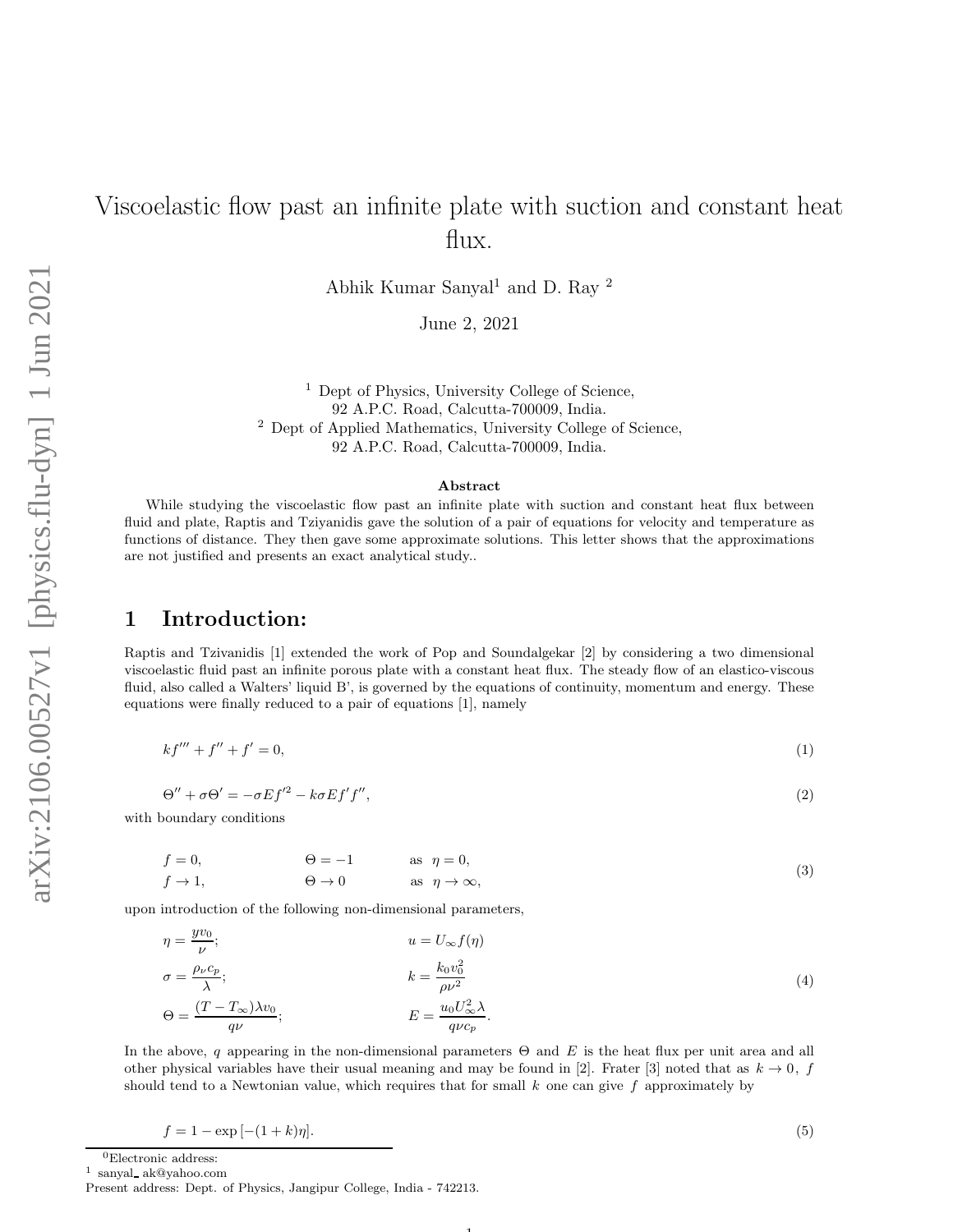Putting equation (5) in equation (2), Raptis and Tzivanidis obtained an expression for Θ that satisfied the boundary condition (3). Then the authors used these expressions to make explicit numerical calculations with  $k = 0.1$  and  $k = 0.3$ .

However in this letter we shall show that equation  $(5)$  leads to different expressions for  $f$ , depending on whether k is greater than, equal to or less than  $\frac{1}{4}$ . Thus, Frater's [3] approximation breaks down completely for  $k > \frac{1}{4}$ , which includes the case of  $k = 0.3$  studied by Raptis and Tziyanidis [1]. For this reason, we have made an analytical study keeping  $k$  completely arbitrary.

## 2 Solutions:

Let  $f' = g$ , so equation (1) becomes

 $kg'' + g' + g = 0.$  (6)

Using the  $D$  operator this becomes

$$
(kD^2 + D + l)g = 0,\t(7)
$$

So,

$$
D = \frac{-1 \pm (1 - 4k)^{\frac{1}{2}}}{2k}.
$$
\n(8)

Let  $\alpha_l$  and  $\alpha_2$  be the two roots, so that

$$
\alpha_1 + \alpha_2 = -\frac{1}{k},
$$
  
\n
$$
\alpha_1 \alpha_2 = \frac{1}{k}.
$$
\n(9)

# 2.1 The case with  $k < \frac{1}{4}$ :

The solution of equation (7) is

$$
g = f' = \alpha_1 A e^{\alpha_1 \eta} + \alpha_2 B e^{\alpha_2 \eta},\tag{10}
$$

which on integration gives

$$
f = Ae^{\alpha_1 \eta} + Be^{\alpha_2 \eta} + l + c,\tag{11}
$$

where, we have split the constant of integration into a pair,  $l$  and  $c$  for convenience, the reason will be clear shortly. Now integrating constants equation (1) we get

$$
kf'' + f' + f = l. \tag{12}
$$

Putting equation (12) in equation (2)

$$
\Theta'' + \sigma \Theta' = \sigma E f'(f - l). \tag{13}
$$

On integration one obtains,

$$
\Theta' + \sigma \Theta = \frac{\sigma E}{2} (f - l)^2 + D',\tag{14}
$$

where  $D'$  is the constant of integration. Substituting the value of f from equation (11), multiplying both sides by  $e^{\sigma n}$  and then integrating again we obtain,

 $\Omega$ 

$$
\int \left(\Theta e^{\sigma \eta}\right)' d\eta = \frac{\sigma E}{2} \int e^{\sigma \eta} \left(A e^{\alpha_1 \eta} + B e^{\alpha_2 \eta} + c\right)^2 d\eta + \int D' e^{\sigma \eta} d\eta. \tag{15}
$$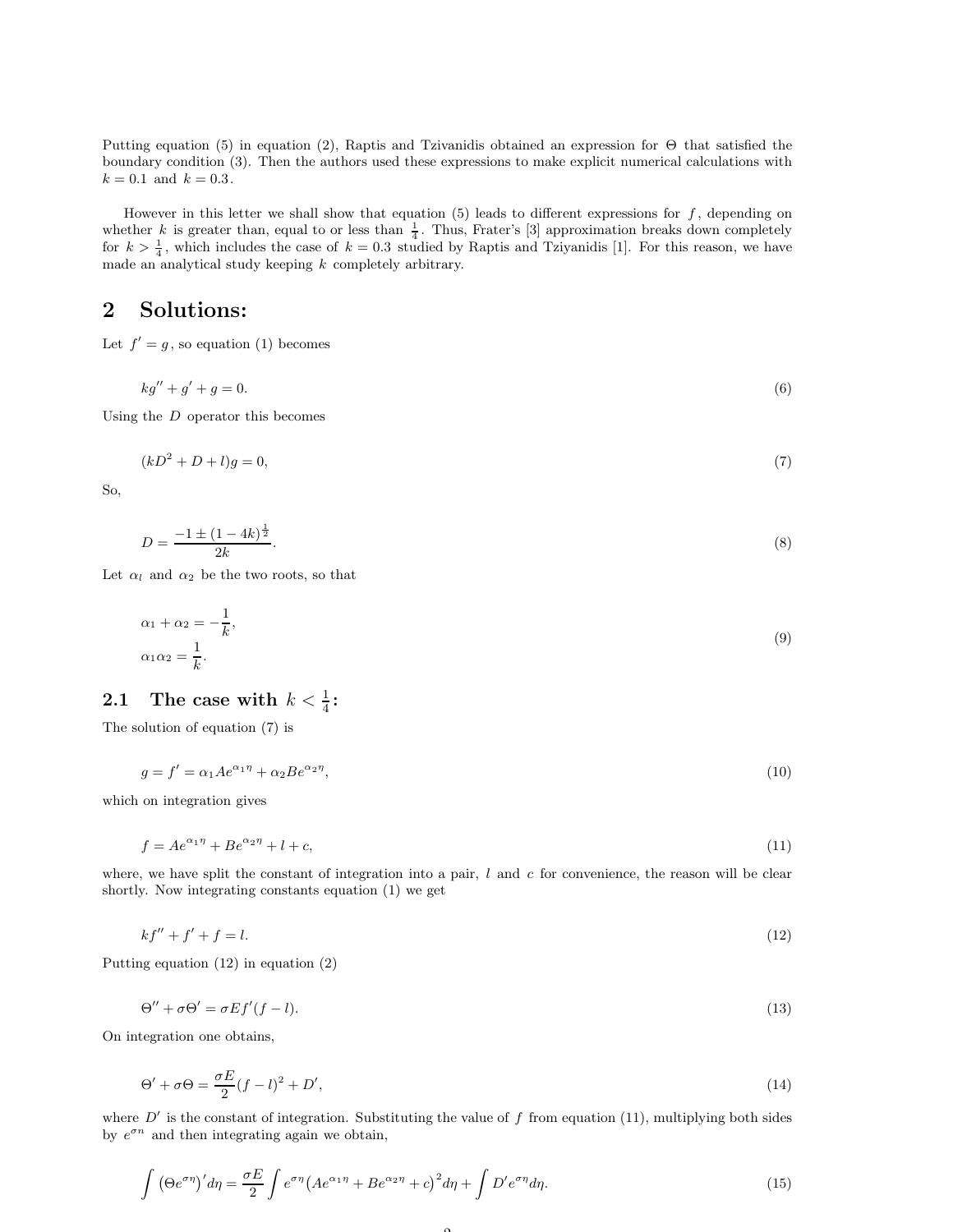Evaluating the integral we get

$$
\Theta = \frac{\sigma E}{2} \left( \frac{A^2}{2\alpha_1 + \sigma} e^{2\alpha_1 \eta} + \frac{B^2}{2\alpha_2 + \sigma} e^{2\alpha_2 \eta} + \frac{c^2}{\sigma} + \frac{2AB \exp\left[ (\alpha_1 + \alpha_2)\eta \right]}{\alpha_1 + \alpha_2 + \sigma} + \frac{2Bc}{\alpha_2 + \sigma} e^{\alpha_2 \eta} + \frac{2AC}{\alpha_1 + \sigma} e^{\alpha_1 \eta} \right) + me^{-\sigma \eta} + \frac{D'}{\sigma},\tag{16}
$$

where m is the constant of integration. Now substituting the values of  $f, f', f''$  from equation (11) in equation (12), one obtains

$$
A(k\alpha_1^2 + \alpha_1 + 1)e^{\alpha_1 \eta} + B(k\alpha_2^2 + \alpha_2 + 1)e^{\alpha_2 \eta} + c = 0,
$$
\n(17)

which implies  $c = 0$ . Again applying boundary condition (3) in equation (11) we get

$$
A + B + l + c = 0; \t l + c = 1,
$$
\t(18)

but since  $c = 0$ , so finally we obtain

$$
c = 0; \t l = 1; \t A + B + 1 = 0.
$$
\t(19)

Now differentiating equation (16) and applying the first boundary condition of (3) and equations (19) we get

$$
\frac{\sigma E}{2} \left( \frac{2\alpha_1 A^2}{2\alpha_1 + \sigma} + \frac{2\alpha_2}{2\alpha_2 + \sigma} (A+1)^2 - \frac{2(\alpha_1 + \alpha_2)}{\alpha_1 + \alpha_2 + \sigma} A(A+1) \right) - m\sigma = -1,
$$
\n
$$
m = \frac{1}{\sigma} + A^2 E \left( \frac{\alpha_1}{2\alpha_1 + \sigma} + \frac{\alpha_2}{2\alpha_2 + \sigma} - \frac{\alpha_1 + \alpha_2}{\alpha_1 + \alpha_2 + \sigma} \right) + AE \left( \frac{2\alpha_2}{2\alpha_2 + \sigma} - \frac{\alpha_1 + \alpha_2}{\alpha_1 + \alpha_2 + \sigma} \right) + \frac{E\alpha_2}{2\alpha_2 + \sigma},
$$
\n(20)

while the application of the second boundary condition of expressions (3) in equation (16) gives  $D' = 0$ . Now applying equation (19) in equations (11) and (16)

$$
f = 1 + A(e^{\alpha_1 \eta} - e^{\alpha_2 \eta}) - e^{\alpha_2 \eta}
$$
  
\n
$$
\Theta = \frac{\sigma E}{2} \left( \frac{A^2}{2\alpha_1 + \sigma} e^{2\alpha_1 \eta} + \frac{(A+1)^2}{2\alpha_2 + \sigma} e^{2\alpha_2 \eta} - \frac{2A(A+1)}{\alpha_1 + \alpha_2 + \sigma} \exp\left[ (\alpha_1 + \alpha_2)\eta \right] \right) + me^{-\sigma \eta},
$$
\n(21)

where  $m$  and  $A$  are connected by equation (20).

# 2.2 The case with  $k > \frac{1}{4}$ :

The same procedure as in section (2.1) is applied here, except that  $\alpha_1$  and  $\alpha_2$  are now both complex; A and B are also complex but g is real. Let  $B = A^*$ , equation (19) then gives

$$
c = 0, \t l = 1, \t A + A^* = -1.
$$
\t(22)

Now considering

$$
A = a + ib,
$$
  

$$
A^* = a - ib,
$$
 (23)

where both  $a$  and  $b$  are real, we obtain

$$
a = -\frac{1}{2}, \qquad A = -\frac{1}{2} + ib, \qquad A^* = -\frac{1}{2} - ib,
$$
\n<sup>(24)</sup>

and so

$$
f = 1 - \left(\frac{1}{2} - ib\right) \left(e^{\alpha_1 \eta} - e^{\alpha_2 \eta}\right) - e^{\alpha_2 \eta},\tag{25}
$$

 $\Omega$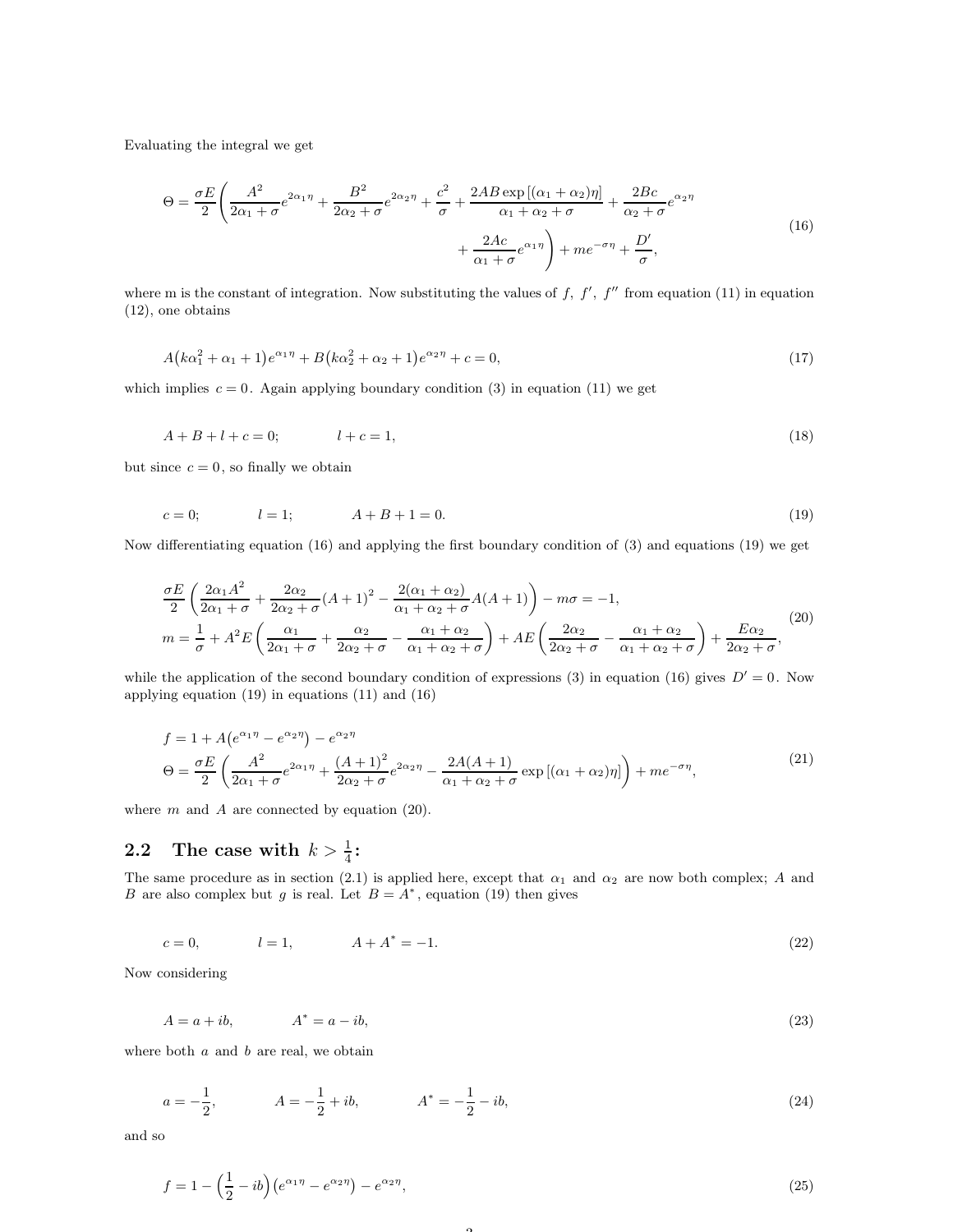and

$$
\Theta = \frac{\sigma E}{2} \left[ \frac{\left( ib - \frac{1}{2} \right)^2}{2\alpha_1 + \sigma} e^{2\alpha_1 \eta} + \frac{\left( ib + \frac{1}{2} \right)^2}{2\alpha_2 + \sigma} e^{2\alpha_2 \eta} - \frac{(2ib - 1)(2ib + 1)\exp\left[ (\alpha_1 + \alpha_2)\eta \right]}{2(\alpha_1 + \alpha_2 + \sigma)} \right] + me^{-\sigma\eta},\tag{26}
$$

where m and b and hence A are connected by equation (20). Now, since f and  $\Theta$  are both real they can be written in the following form:

$$
f = 1 - e^{-\frac{\eta}{2k}} \left[ \cos\left(\frac{(4k-1)^{\frac{1}{2}}}{2k}\eta\right) - 2b \sin\left(\frac{(4k-1)^{\frac{1}{2}}}{2k}\eta\right) \right],
$$
  
\n
$$
\Theta = \left(\frac{\sigma E}{2}\right) e^{-\frac{\eta}{k}} \left[ \left\{ \left(\frac{1}{4} - b^2\right) \left(\sigma - \frac{1}{k}\right) - \frac{b(4k-1)^{\frac{1}{2}}}{k} \right\} \cos\left(\frac{(4k-1)^{\frac{1}{2}}}{k}\eta\right) + \left\{ \left(\frac{1}{4} - b^2\right) \frac{(4k-1)^{\frac{1}{2}}}{k} - b\left(\sigma - \frac{1}{k}\right) \right\} \sin\left(\frac{(4k-1)^{\frac{1}{2}}}{k}\eta\right) + \left\{ \left(\sigma - \frac{1}{k}\right)^2 + \frac{4k-1}{k^2} \right\}^{-1} + \frac{4b^2 + 1}{2\left(\sigma - \frac{1}{k}\right)} + me^{-\sigma\eta} \right] \tag{27}
$$

where  $m$  and  $b$  and hence  $A$  are connected by equation (20).

#### 2.3 The case with  $k=\frac{1}{4}$  $\frac{1}{4}$ :

Here,

$$
g = f' = (A' + B'\eta)e^{-2\eta}.
$$
\n(28)

Integrating, we get

$$
f = -\left(\frac{B'}{2} + A' + B'\eta\right) \frac{e^{-2\eta}}{2} + D + l',\tag{29}
$$

where D and l' are constants of integration. Substituting equations (12) and (29) in equation (2), multiplying both sides by  $e^{\sigma \eta}$  and integrating we get

$$
\left(\Theta e^{\sigma\eta}\right)' = \frac{\sigma E}{2} e^{\sigma\eta} \left[ D - \left(A' + B'\eta + \frac{B'}{2}\right) \frac{e^{-2\eta}}{2} \right]^2 + D'' e^{\sigma\eta},\tag{30}
$$

where  $D''$  is a constant of integration. This on integration yields

$$
\Theta = \frac{\sigma E}{2} \left\{ \frac{D^2}{\sigma} - \frac{(2A' + B')D}{2(\sigma - 2)} e^{-2\eta} + \frac{(2A' + B')^2}{16(\sigma - 4)} e^{-4\eta} - \frac{B'D\eta}{\sigma - 2} e^{-2\eta} + \frac{B'D}{(\sigma - 2)^2} e^{-2\eta} \right.\left. + \frac{(2A' + B')}{4(\sigma - 4)} B'\eta e^{-4\eta} - \frac{(2A' + B')B'}{4(\sigma - 4)^2} e^{4\eta} + \frac{B'^2 \eta^2}{4(\sigma - 4)} e^{-4\eta} - \frac{B'^2 \eta}{2(\sigma - 4)^2} e^{-4\eta} + \frac{B'^2}{2(\sigma - 4)^3} e^{-4\eta} \right\}
$$
(31)  
\n+  $ne^{\sigma\eta} + \frac{D''}{\sigma}$ .

Now, substituting the values of f, f', f'' from equation (29) in equation (12), we get:

$$
\[2kB' - \left(\frac{B'}{2} + A' + B'\eta\right)\left(2k - \frac{1}{2}\right) - \frac{B'}{2}\]e^{-2\eta} + D = 0,\tag{32}
$$

which implies  $D = 0$ . So equation (31) becomes

$$
\Theta = \frac{\sigma E}{2} \left[ \frac{(2A' + B')^2}{16(\sigma - 4)} + \frac{(2A' + B')B'}{4(\sigma - 4)} \eta - \frac{(2A' + B')B'}{4(\sigma - 4)^2} + \frac{B'^2 \eta^2}{4(\sigma - 4)} - \frac{B'^2 \eta}{2(\sigma - 4)^2} + \frac{B'^2}{2(\sigma - 4)^3} \right] e^{-4\eta} + n e^{-\sigma \eta} + \frac{D'}{\sigma}.
$$
\n(33)

4